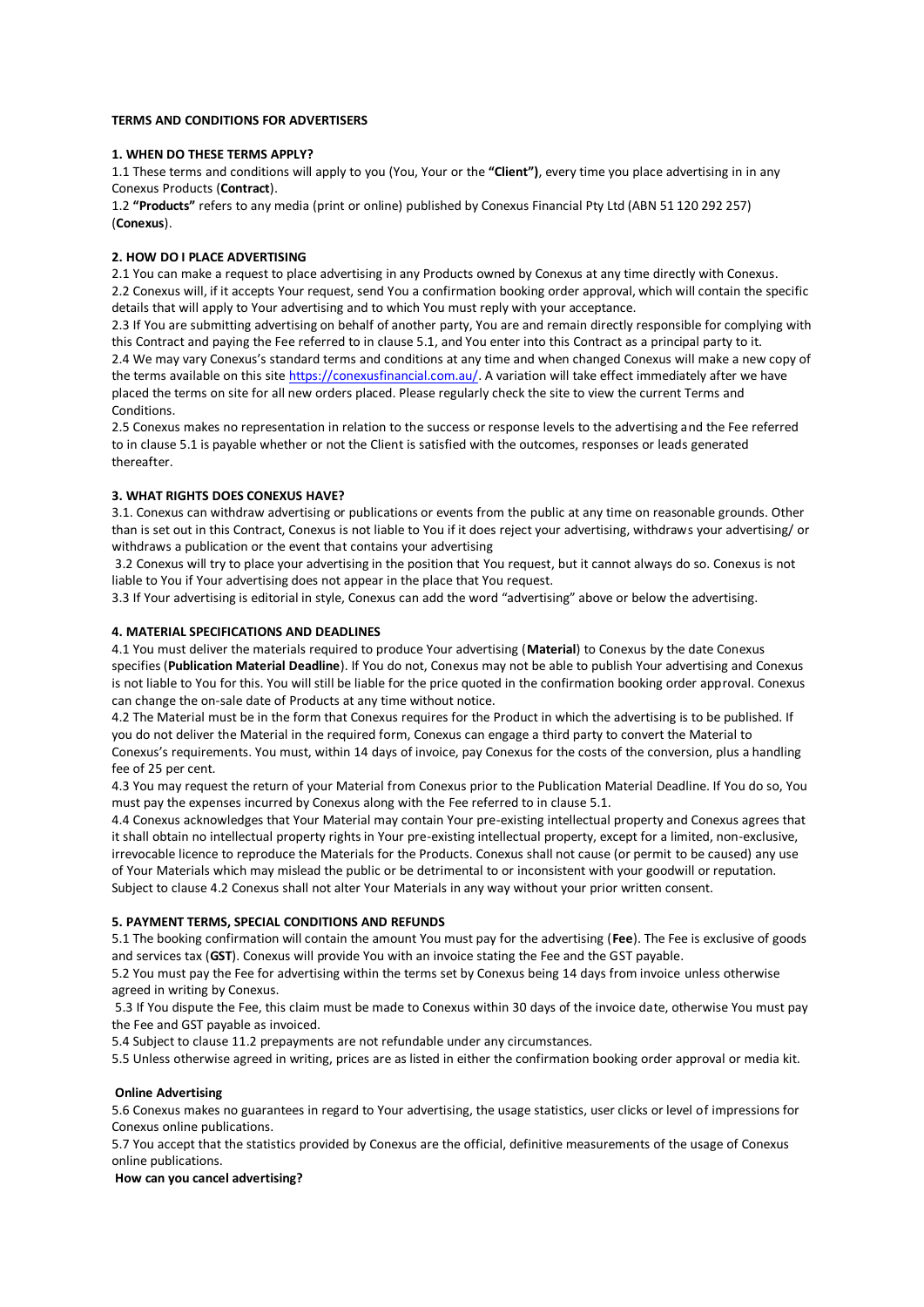5.8 With the exception of advertising in Conexus online publications which is subject to clause 5.9, if You cancel advertising up to 10 weeks before the scheduled date of publication of the magazine (**Cancellation Deadline**), You will not have to pay the Fee.

5.9 You cannot cancel an advertising request to any Conexus online publications after the Cancellation Deadline. You may request to reschedule your advertising within 12 months of the original scheduled advertising request if agreed by Conexus.

5.10 If You cancel after the Cancellation Deadline, You must pay the Fee. This applies even if You booked the advertising after the cancellation deadline.

5.11 If a print advertising schedule is cancelled, back payment of contract discounts will be invoiced.

# **6. FAILURE TO PAY AND OTHER BREACHES**

6.1 If a Client fails to pay the Fee in accordance with clause 5, breaches a term of this Contract that cannot be remedied or if a Client suffers an insolvency event, Conexus may (at its discretion and without limitation):

a) require cash pre-payment of further advertising;

b) charge interest on all overdue amounts at the rate of 2% (two per cent) above the National Australia Bank overdraft base rate;

c) take proceedings against the Client for any outstanding amounts;

d) recover from the Client all costs relating to any action taken by Conexus to recover amounts owing for advertising, including without limitation any agency costs and legal costs on a full indemnity basis; and

e) cease publication of any further advertising Material on behalf of the Client and terminate any Contract in relation to advertising.

## **7. WARRANTIES FROM YOU**

7.1 You warrant to Conexus that your Material:

a) is true, accurate and not misleading or deceptive in any respect;

b) does not infringe any person's intellectual property rights;

c) is not defamatory, obscene, indecent or otherwise unsuitable for publication; and

e) is not unlawfully discriminatory.

7.2 To the extent permitted by law, all conditions and warranties implied by law or otherwise not expressly set out in these terms and conditions are excluded.

# **8. LIMITATION OF LIABILITY**

8.1 To the extent permitted by law:

a) both parties exclude liability for all indirect, consequential or special losses or damages including loss or profits howsoever arising; and

b) the total liability of Conexus howsoever arising is limited to the supply of the relevant advertising again or the cost of having those services supplied again, whichever Conexus determines in its absolute discretion.

8.2 Conexus will not be liable to you or any other person for any loss of whatever kind suffered as a result of advertising not being placed or available where such event arises from any cause beyond Conexus's reasonable control.

#### **9. INDEMNITY**

9.1 The Client indemnifies Conexus and its agents, servants, officers, employees and all other members of Conexus against all claims, losses, expenses, liabilities and damages arising out of, or relating to, any breach of this Contract by the Client or the negligent act or omission or wilful misconduct of Client, its employees, agents or representatives in performing this Contract or otherwise in connection with the publication of the advertising in the Product. The Client's liability under this indemnity is subject to the limitation of liability in clause 8 and will be reduced by the extent to which any damages, losses and/or claims arise out of the negligent act or omission or wilful misconduct by Conexus and their respective agents, servants and employees.

#### **10. INSURANCE LIABILITY**

10.1 Conexus will maintain general liability, property, and worker's compensation insurance coverage in amounts

commercially reasonable for a similarly situated company facilitating similar advertising.

10.2 Conexus will not be responsible for the contents of any Material, exhibit or property of the Client, or any other person, or for the loss, or damage, or destruction to same, by any cause whatsoever.

10.4 The Client hereby acknowledges that Conexus has advised the Client to obtain, at its sole expense, , public liability insurance and professional indemnity insurance that covers loss or damage caused by the acts or omissions of the Client or its employees, agents or contractors and that in the event the Client chooses not to obtain such insurance, the Client does so at its own risk.